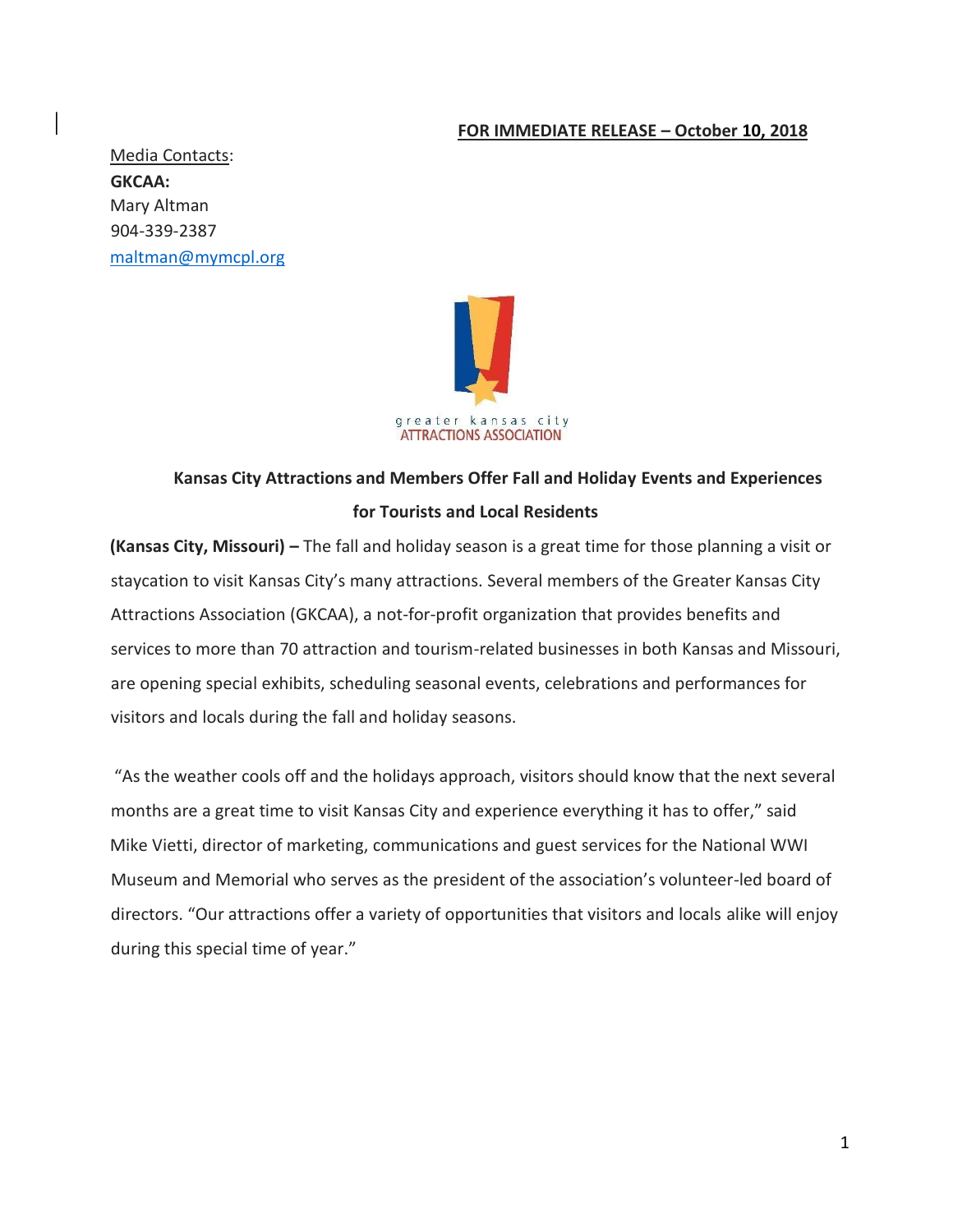# **October**

# National Museum of Toys and Miniatures

*Going Places***:** *The Toy Collection of Jerry Smith* (October 6, 2018 - Sunday, August 25, 2019)



On Christmas Day in 1923, a young Kansas boy named Jerry Smith received a single toy tractor under his family's tree. Smith would grow up to become a successful Kansas City automotive dealer and philanthropist, but he never forgot that humble toy tractor. As an adult,

it inspired him to amass a world-class toy collection that included planes, trains, and automobiles. He displayed his collection to spread joy and to raise money for local charities. From cast iron trains to fanciful airplanes, *Going Places* explores the history of transportation toys and examines how one person with a generous heart and a fantastic toy collection made a lasting impact on his community. Included with museum admission. Information: [www.toyandminiaturemuseum.org](http://www.toyandminiaturemuseum.org/) 

*Dreams of Flight* **Trolley Tours** (Saturday, October 13, 2018 | 11:00 a.m.)



Experience all three installations of Randy Regier's *Dreams of Flight* series for Open Spaces, a special outdoor art exhibit with installations throughout the Kansas City area, through an imaginative artist-led tour, offered in partnership with KCAI Crossroads Gallery: Center for Contemporary Practice. Beginning at T/m, Regier will explore the objects of childhood play related

to the Cold War. The narrative will continue as we travel by trolley to River Market Antiques, and conclude with a reception at KCAI Crossroads Gallery: Center for Contemporary Practice, before returning to T/m. Seating is limited and reservations are required. Call 816.235.8005 or email [mercierk@toyandminiaturemuseum.org](mailto:mercierk@toyandminiaturemuseum.org) to RSVP.

*Dreams of Flight* **Lecture** (Friday, October 19, 2018 | 6:00 p.m.)

Artist Randy Regier will discuss his *Dreams of Flight* series within the broader context of his work. Themes include memory, nostalgia, and the intersection of childhood fantasies and adult anxieties. Ticket: \$10 and are available online:<https://tinyurl.com/yca5hrzz>

T/m members may attend for FREE but must RSVP in advance by calling 816.235.8005 or emailing [mercierk@toyandminiaturemuseum.org.](mailto:mercierk@toyandminiaturemuseum.org) If you are interested in becoming a T/m member, visit the website. Annual memberships start at just \$25 for two people per visit. Seating for this event is limited. Light refreshments will be provided. Doors open at 5:30pm and close at 7:30pm. Presentation at 6:00pm. For more information, call 816.235.8005 or email [mercierk@toyandminiaturemuseum.org.](mailto:mercierk@toyandminiaturemuseum.org)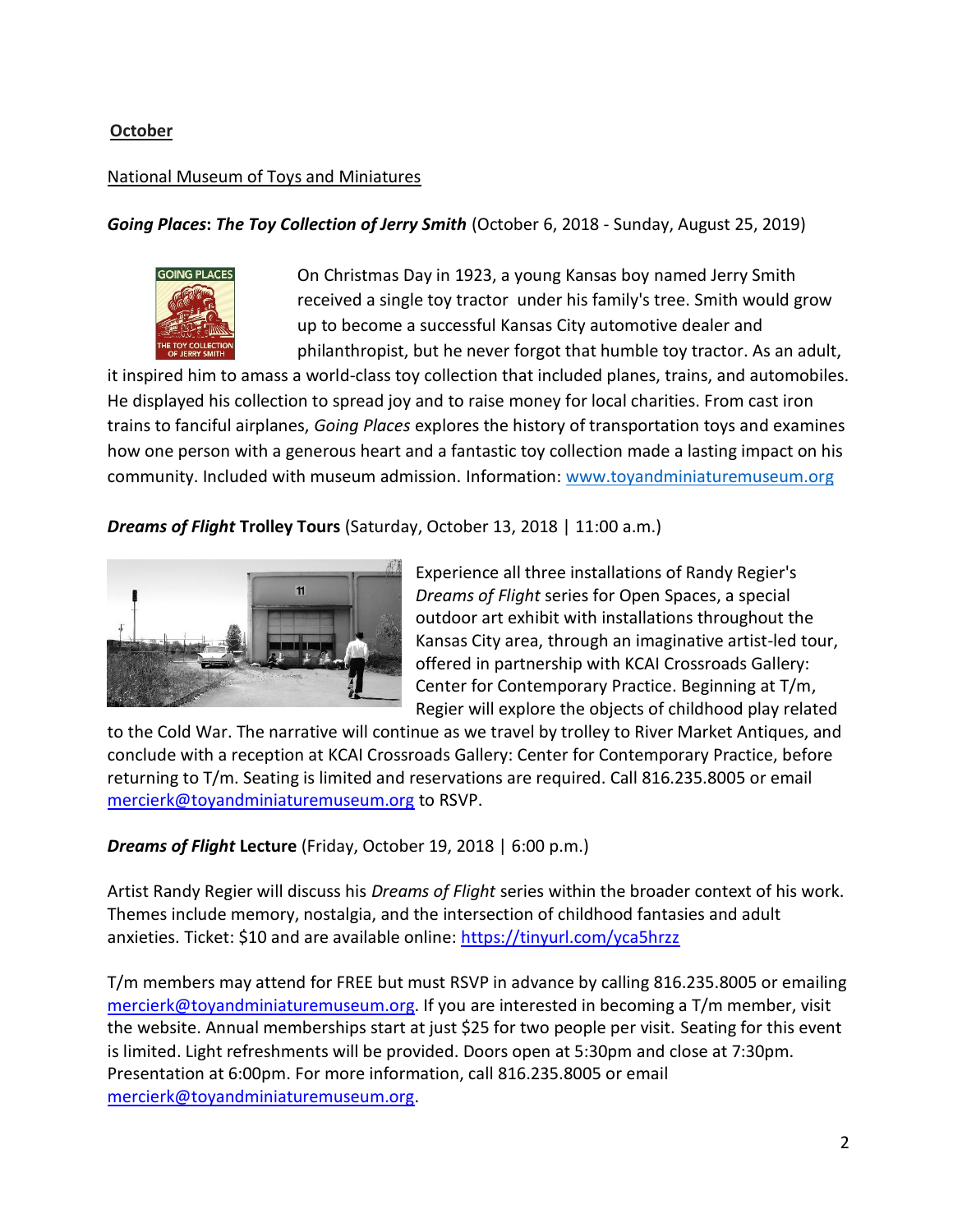# **Kauffman Center for the Performing Arts**



**Kauffman Center Presents Chanticleer: Then and There, Here and Now 40th Anniversary Tour** (October 24th at 7:00 p.m. in Helzberg Hall). Visit the [Kauffman Center for the Performing Arts](http://tickets.kauffmancenter.org/single/eventDetail.aspx?p=12125) website to purchase tickets.

**Kauffman Center Presents Yoga at the Kauffman Center** (October 27th at 8:30 a.m. and 10:30 a.m. and November 10th at 8:30 a.m and 10:30 a.m. in Brandmeyer Great Hall). Visit the [Kauffman Center for the](http://tickets.kauffmancenter.org/single/eventDetail.aspx?p=12125)  [Performing Arts](http://tickets.kauffmancenter.org/single/eventDetail.aspx?p=12125) [w](http://tickets.kauffmancenter.org/single/eventDetail.aspx?p=12125)ebsite to purchase tickets.

#### **Kansas City Zoo**

#### **Hoots & Howls** (weekends through October 21)

Join us the first three weekends of October for some spooky, not scary, activities and entertainment. Hoots & Howls is packed with fun for all ages! From 10 a.m. to 3 p.m., you can cruise around on a pedal tractor, navigate a hay bale maze, sing along with our interactive DJ and take a ride on the Scare-o-cel. Enjoy a hayride around the Zoo and create a wild craft in the lobby. Our animals are joining in the fun by smashing pumpkins at scheduled times throughout the day.

#### **Boo at the Zoo** (Saturday-Sunday October 27-28)

Children will trick-or-treat the Zoo while enjoying Halloween-themed activities and entertainment from 9:30 a.m. to 5:00 p.m. Skip, hop, crawl or waddle to trick or treat stations with the zooiest gooiest treats in town. Put on your favorite costume and join the Zoo animals for a trumpeting great day of not-so-spooky activities. Our animals will also be smashing pumpkins at scheduled times throughout the day!

For information and tickets: [www.kansascityzoo.org](http://www.kansascityzoo.org/)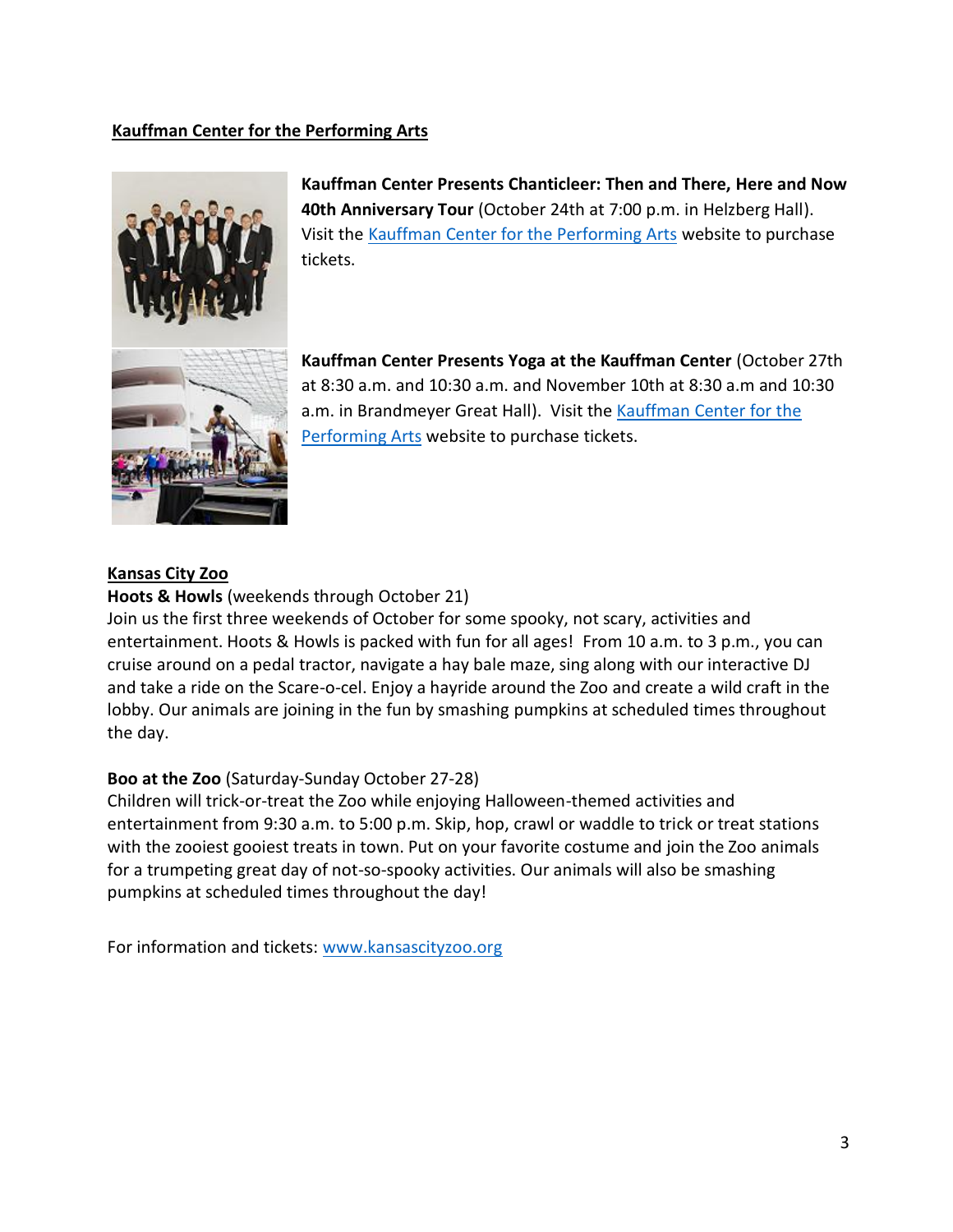# **Carolyn's Country Cousins Pumpkin Patch**



Located in Liberty, MO, Carolyn's Country Cousins is a great destination for family-friendly activities that include a country carousel, pumpkin wagon rides, mini-railroad, petting farm, festival food including kettle corn and pumpkin donuts, plus "The Best Pumpkin Patch" in Missouri of 2018. The 60-acre attraction is open daily from September 15 - October 31 10:00 a.m.-7:00 p.m.

Information and admission: [carolyncountrycousins.com](https://carolyncountrycousins.com/)

Superhero Weekend (October 19-20) Special Needs Day (October 22) Halloween Weekend (October 27-28)

#### **Mesner Puppet Theater**

**Mesner Puppet Theater presents Animal Amigos! Stories from the Tree of Life** (October 7- November 4)



This show will be presented at 10:00 a.m. weekdays, Saturdays at 11:00 a.m. and 2:00 p.m., and Sundays at 2:00 p.m. Tickets can be purchased at Central Ticket Office 816-235-6222.

Local Kansas City resident offer: Mesner Puppet Theater season tickets on sale buy one get one half off through October 16.

#### **November**

### **Territorial Capital Museum**



**Annual Christmas Tree Exhibit** (November 1, 2018 – January 1, 2019) Over 160 trees will be decorated with antique, vintage and themed ornaments. Territorial Capital Museum is located at 640 Woodson in Lecompton, Ks. The museum is open Monday - Saturday from 10 am - 4 pm and 1 - 5 PM on Sunday. Information[: lecomptonkansas.com](http://www.lecomptonkansas.com/)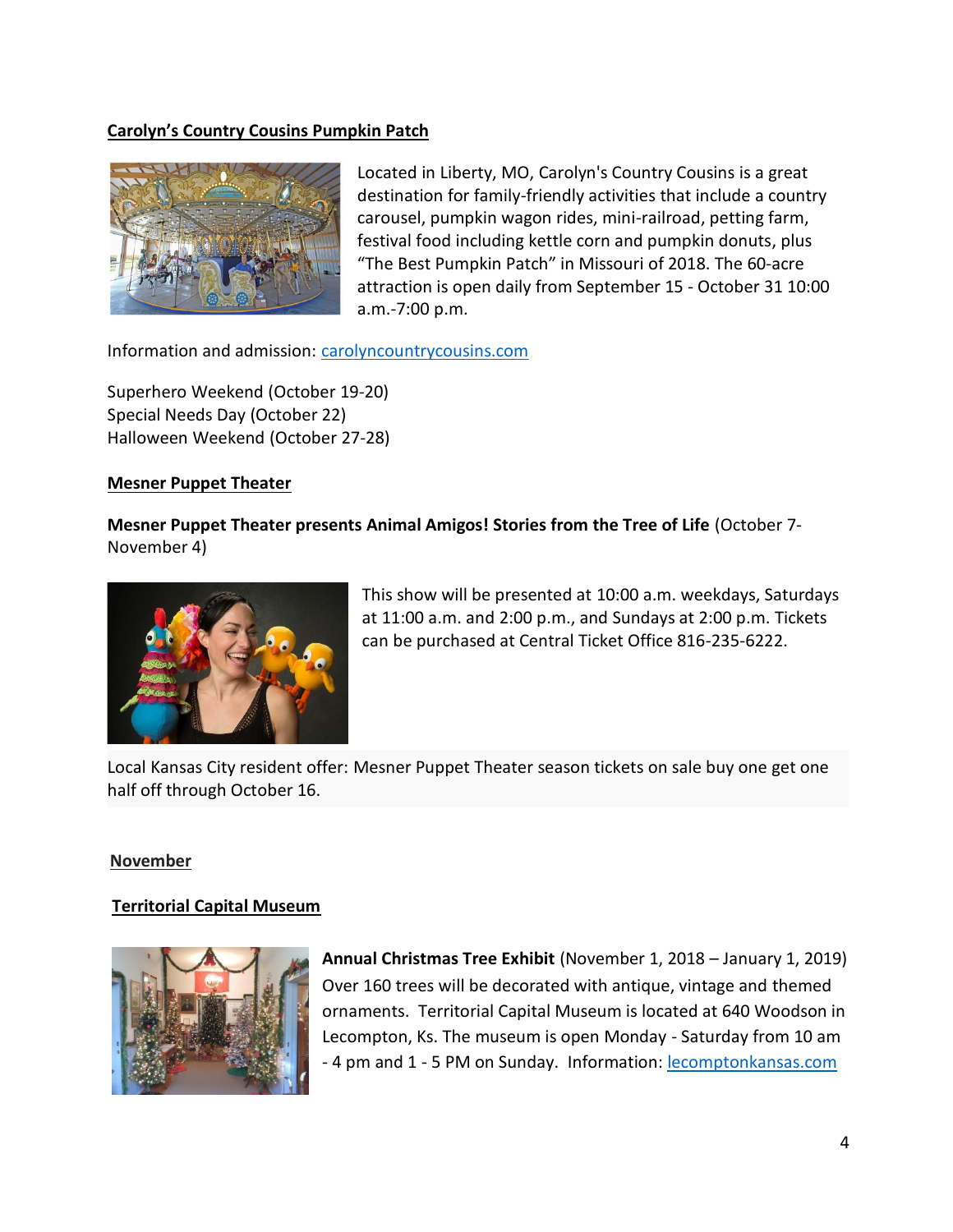#### **National WWI Museum and Memorial**

# **Armistice Centennial Commemoration** (November 2-11, 2018)



Join the National WWI Museum and Memorial for an array of activities commemorating the Armistice of the first global war in human history. Activities include: *Peace and Remembrance*, a massive and moving light installation featuring poppies on America's official WWI memorial (Nov. 2-11, each evening); free admission for veterans/active duty

military and half-price general admission to the public (Nov. 9-11); free Research Stations to find your WWI connection (Nov. 9-11); a Craft Your Own Poppy session (Nov. 10, 10 a.m.); Armistice Day Ceremony featuring moving readings of poems and letters from soldiers, musical performances and more (Nov. 11, 9:30 a.m.); the Walk of Honor Brick Dedication Ceremony (Nov. 11, 2 p.m.) and much more. For a complete list of activities, visit theworldwar.org.

#### **Lyric Opera**

Lyric Opera of Kansas City presents Puccini's classic opera Madama Butterfly November 3-11 at The Kauffman Center for the Performing Arts. Tickets start at \$29 at [kcopera.org](https://kcopera.org/) or (816) 471- 7344.

### **The College Basketball Experience**

**College Basketball Hall of Fame Induction Ceremony** (Sunday, November 18) Experience the Hall of Fame Induction Ceremony at the Midland Theatre. The National Collegiate Basketball Hall of Fame will induct basketball greats into the official hall of fame for men's college basketball. Visit [halloffameweekend.com](http://www.halloffameweekend.com/landing/index) for more information and ticket sales.

**The Hall of Fame Classic** (Monday, November 19 and Tuesday, November 20) The Hall of Fame Classic, a two-day four-team tournament, takes place at Sprint Center. Teams include Missouri State, Nebraska, Texas Tech and USC. [Purchase tickets today.](https://www.axs.com/series/6120/2018-hall-of-fame-classic-at-sprint-center-tickets?skin=sprintcenter)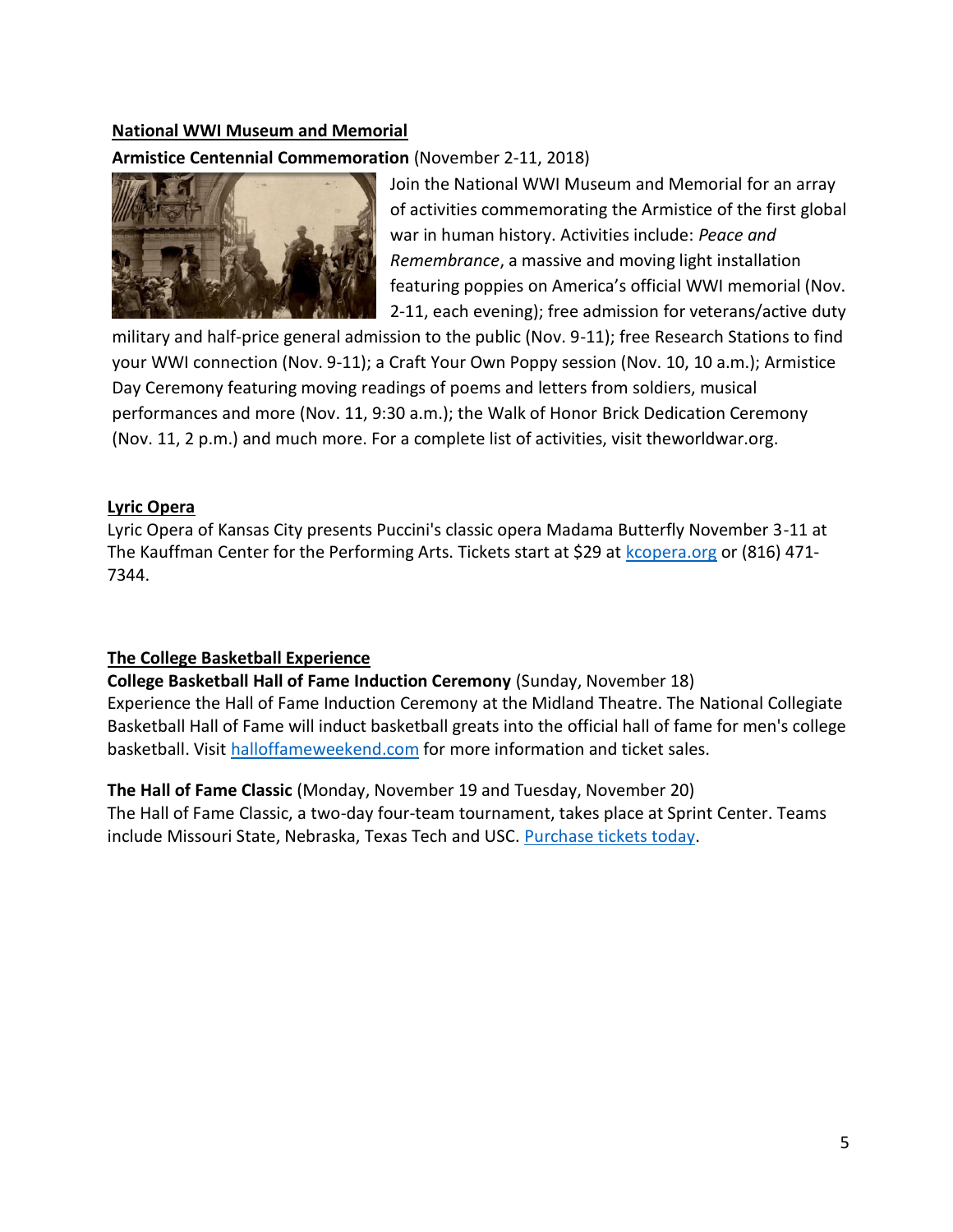# **Kauffman Center for the Performing Arts**



**Brian Wilson: Greatest Hits Live** (November 13th at 7:30 p.m. in Muriel Kauffman Theatre) Visit th[e Kauffman Center for the Performing Arts](http://tickets.kauffmancenter.org/single/eventDetail.aspx?p=12125) website to purchase tickets.

**Starlight Theatre**

# **The Naked Magicians** (November 16-17)

As the weather cools off, the stage heats up as we kick off our fourth season of Starlight Indoors with The Naked Magicians - November 16 -17. Good magicians don't need sleeves and great magicians don't need pants. This show proves just that. Please note, The Naked Magicians is for mature audiences, 18+ only. Tickets available at **kcstarlight.com** or by calling 816-363-7827.

# **Mt Gilead Church and School**

# **Christmas in the Country** (November 17, 2018)

Join us in the one-room schoolhouse from 11:00 a.m. – 2:00 p.m. for a visit from Santa, while Mrs. Claus serves cookies, and children make Christmas crafts. Enjoy the Christmas selfie station and hot cider and cookies. The Mt. Gilead Church and School is located at 15918 Plattsburg Road Kearney, MO. For information: 816-736-8500.

### **National Museum of Toys and Miniatures**

# **Day After Thanksgiving Family Day** (November 23, 2018)

Gather your family and friends for a post-Turkey Day visit to T/m. Enjoy reminiscing about childhood toys you once found under the Christmas tree and be mesmerized by the incredible detail in fine-scale miniature works of art. Then, create your tiny tinsel Christmas tree-complete with miniature ornaments-in a family-friendly craft workshop. Included with admission. Information: [www.toyandminiaturemuseum.org](http://www.toyandminiaturemuseum.org/)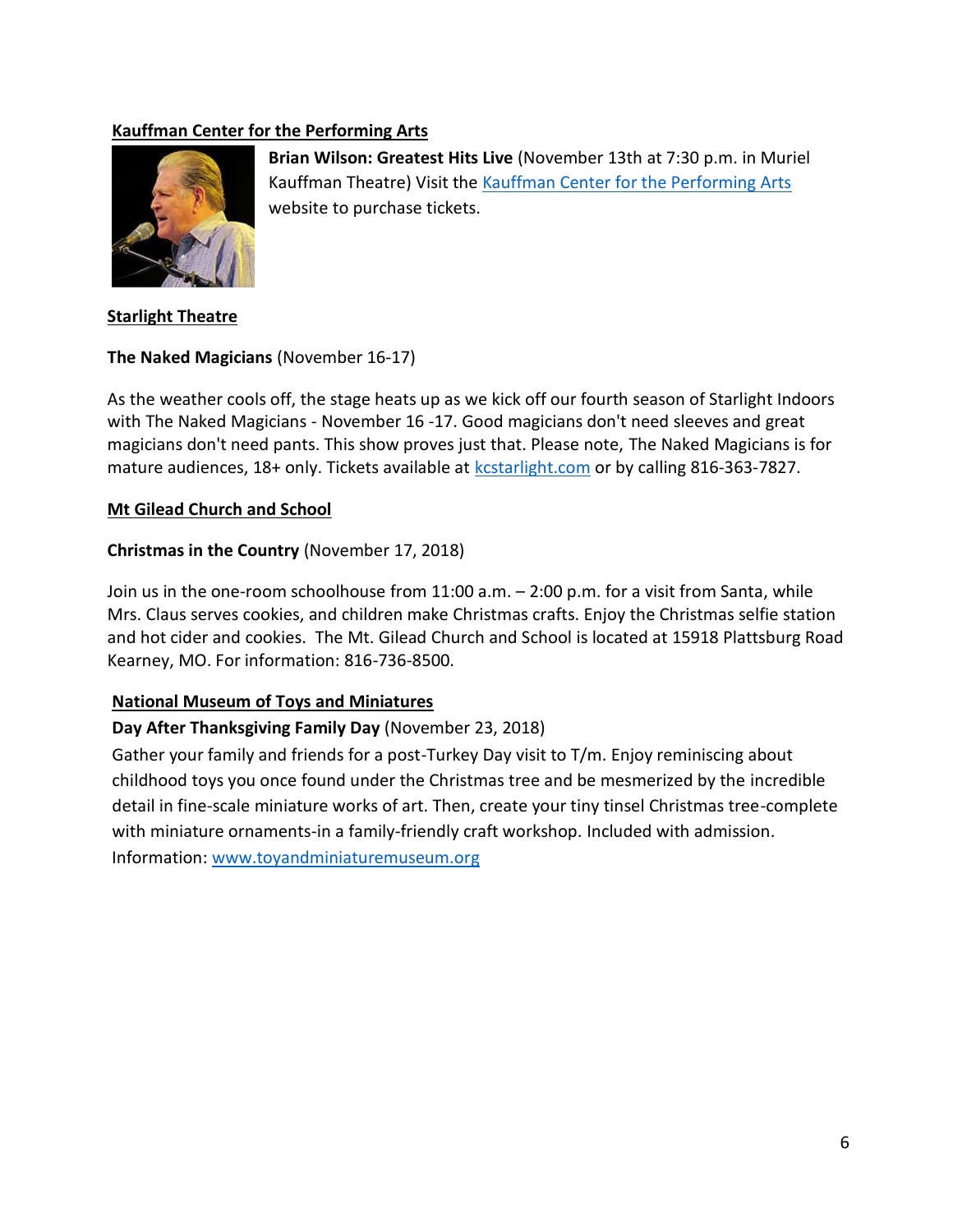### **December**

#### **The Mesner Puppet Theater**



**The Little Prince** co-produced with Arvin Gottlieb Planetarium (December 4-29, 2018) Tickets at Union Station, 816-460-2020 or online box-office.unionstation.org

### **Kauffman Center for the Performing Arts**

**Kauffman Center Presents George Winston** (December 12 at 7:00 p.m. in Helzberg Hall) Visit the [Kauffman Center for the Performing Arts](http://tickets.kauffmancenter.org/single/eventDetail.aspx?p=12125) [w](http://tickets.kauffmancenter.org/single/eventDetail.aspx?p=12125)ebsite to purchase tickets

#### **Kansas City Zoo**

### **Santa Dives** (weekends November 24 – December 23)

What's red and white and swimming with the penguins at Helzberg Penguin Plaza? Santa! Get a one-of-a-kind photo of Santa as penguins torpedo around him. Watch the penguin bubbles trail the man in the red suit and hear the children giggle. Dives are at 2 p.m. on weekends November 24 through December 23. For information and tickets: kansascityzoo.org

### **Kansas City Ballet**

#### *The Nutcracker* (November 30 – December 23, 2018)



The Kansas City Ballet celebrates the holidays at the Kauffman Center for the Performing Arts. Following its Kennedy Center premiere in Washington, D.C., the acclaimed holiday production returns to Kansas City for its 46th year. The classic, Victorian-era story by E.T.A. Hoffman featuring Clara, the Prince, and Dr. Drosselmeier is wrapped with exquisite costumes by Holly Hynes, grand sets by Alain Vaës and captivating choreography by Artistic Director Devon Carney. See your children's wonder ignite and feel the glimmer once more as your childhood dreams return and inspire

you to imagine. (Run time is approximately two hours and 15 minutes with one 20-minute intermission.) Tickets: www.kcballet.org